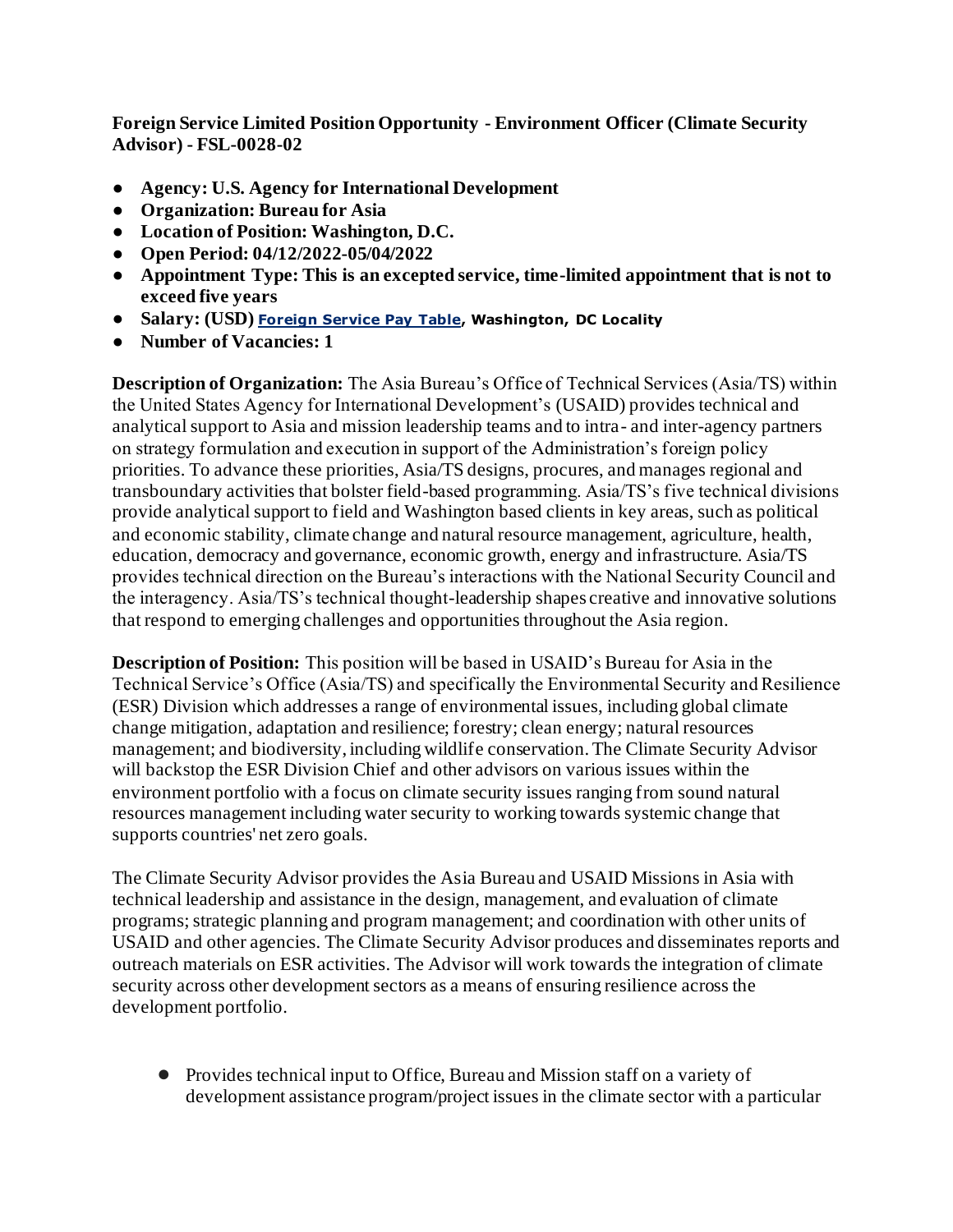focus on natural resources. Represents Bureau interests on matters related to the climate sector at Bureau, intra-agency, and external forums, including at conferences, seminars, etc.

- Works with partner countries, through Bureau Missions, regarding specific interests in climate-related programs, assists countries to evolve strategies appropriate to their individual circumstances, and coordinates and works jointly with other USG agencies and with bilateral and multilateral donors involved with sectoral activities.
- Assists in developing plans and programs for technical assistance, capacity building, and other activities in sectors based on partner country requests, perceived needs, U.S. policy, and Agency priorities; and recommends human and financial resources needed to meet program/project objectives. Ensures sound implementation of the USAID Climate Strategy, including support for climate action involving critical populations.
- Supports project management for Bureau-funded and managed activities for climate and environment sector programs and projects. Works closely with Mission counterparts and appropriate host-country officials. Prepares planning, authorization, and implementation documents and monitors their timely clearance and execution. Participates in the development of scopes of work, budgets, and justification memorandum for funding and award of grants, contracts, and other agreements.
- Assists in overseeing implementation of grants, contracts, and inter-agency agreements to ensure acceptable quality and conformance to agreed requirements.
- Assists in the evaluation of development assistance projects during or following project completion, to ascertain programmatic and cost effectiveness, including implications for future funding.

## **Qualifications:**

- Must be a U.S. citizen.
- You must have one year of specialized experience equivalent to the next lower grade level, the FS-03 or GS-13 grade level of this position. Examples of specialized experience include one or more of the following: *a) designing natural resources management or climate programs related to forestry and land use and/or climate adaptation and resilience; b) supporting leadership in the administration, review and design of climate-related programs; and c) providing expert technical advice to U.S. Government negotiations, meetings or other processes.*
- Possess strong analytical and team skills related to the technical fields of climate change and/or natural resources management.
- Must be eligible to obtain and maintain a Top Secret security clearance.

## **Interested candidates should submit a:**

- Resume/CV
- A short written statement of interest